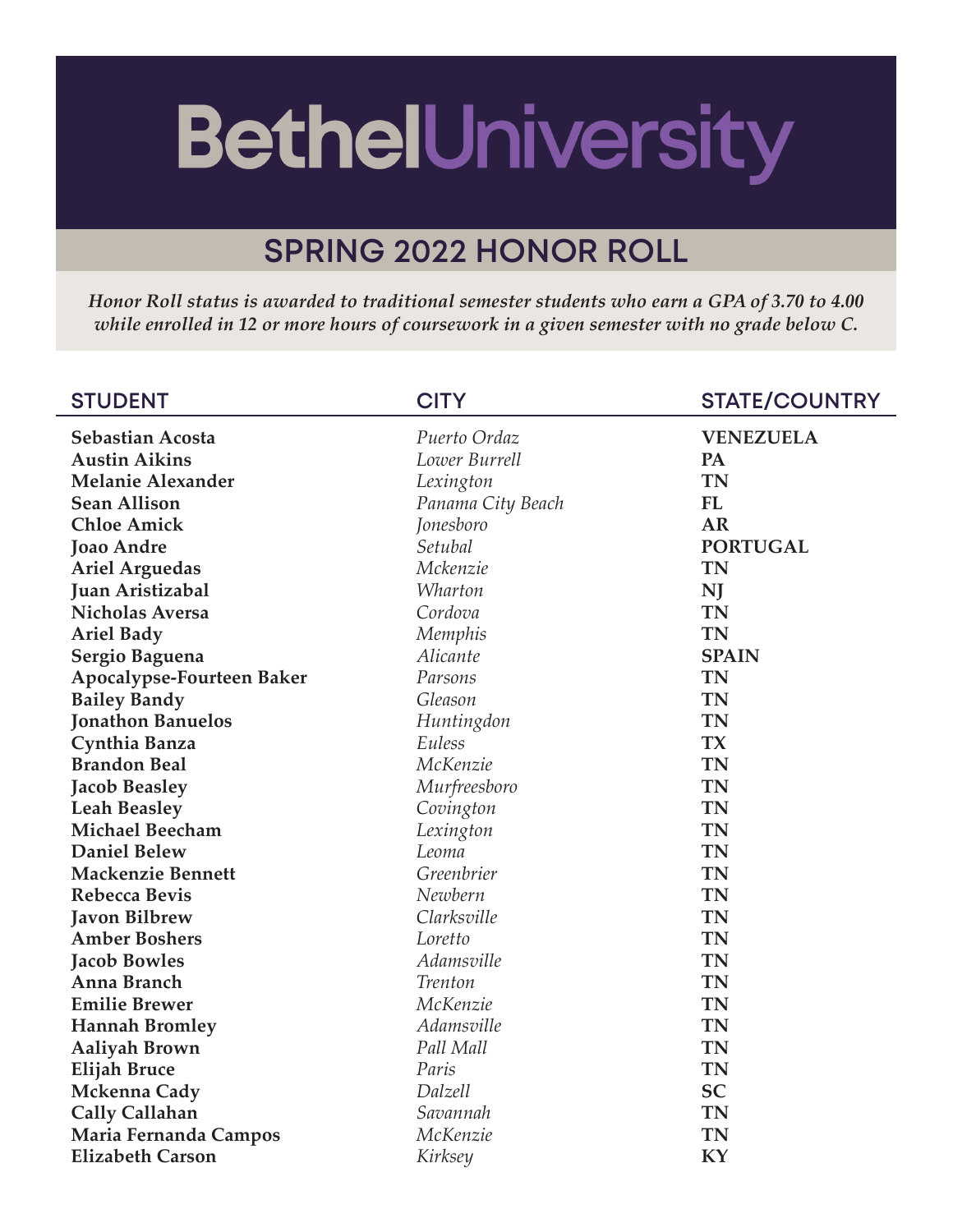| <b>Joseph Cascarano</b>   | San Jose             | CA                 |
|---------------------------|----------------------|--------------------|
| <b>Edward Castleman</b>   | Gleason              | <b>TN</b>          |
| <b>Montravious Cathey</b> | Humboldt             | <b>TN</b>          |
| <b>Allie Chappell</b>     | McKenzie             | <b>TN</b>          |
| <b>Rachel Childress</b>   | Palmersville         | <b>TN</b>          |
| <b>Stetson Childress</b>  | Graham               | KY                 |
| Emma Christiansen         | Murfreesboro         | <b>TN</b>          |
| <b>Tyler Cole</b>         | Memphis              | <b>TN</b>          |
| <b>Hasadiah Coleman</b>   | Paris                | <b>TN</b>          |
| <b>Caitlin Comerford</b>  | McKenzie             | <b>TN</b>          |
| <b>Amberleigh Cooper</b>  | McKenzie             | <b>TN</b>          |
| <b>Bethany Corriveau</b>  | Wellington           | AL                 |
| <b>Antonio Costas</b>     | Murfreesboro         | <b>TN</b>          |
| <b>Addison Coulter</b>    | Millington           | <b>TN</b>          |
| David Craft               | Toone                | <b>TN</b>          |
| <b>Mathew Crawford</b>    | Ocoee                | FL                 |
| <b>Angelina Crocker</b>   | Mckenzie             | <b>TN</b>          |
| <b>Kensley Crossno</b>    | Huntingdon           | <b>TN</b>          |
| <b>Andrea</b> De          | Mckenzie             | <b>TN</b>          |
| <b>Marshall DeGroat</b>   | Denmark              | <b>TN</b>          |
| <b>Adannis Delis-luna</b> | Clarksville          | <b>TN</b>          |
| <b>Sarah Derryberry</b>   | Westport             | <b>TN</b>          |
| <b>Mame Diop</b>          | Rufisque             | <b>SENEGAL</b>     |
| <b>Lauren Dixon</b>       | Arlington            | <b>TN</b>          |
| <b>Kaylie Doran</b>       | Savannah             | <b>TN</b>          |
| <b>Lydia Dykes</b>        | Big Sandy            | <b>TN</b>          |
| <b>Gracelyn Eaves</b>     | Erin                 | <b>TN</b>          |
| <b>Eric Edwards</b>       | Rockvale             | <b>TN</b>          |
| <b>Matthew Ellis</b>      | Huntingdon           | <b>TN</b>          |
| <b>William Ellis</b>      | Petersburg           | <b>TN</b>          |
| <b>Justice England</b>    | Calhoun              | KY                 |
| Mariana Espinoza          | Escazu               | <b>COSTA RICA</b>  |
| <b>Kimberly Essary</b>    | McKenzie             | TN                 |
| <b>Kirsten Eversole</b>   | Harsville            | <b>TN</b>          |
| <b>John Faught</b>        | White Bluff          | <b>TN</b>          |
| <b>Grace Felts</b>        | Nashville            | <b>TN</b>          |
| <b>Alyssa Fields</b>      | Union City           | <b>TN</b>          |
| <b>Kalyn Flanders</b>     | <b>Warner Robins</b> | GA                 |
| <b>Winter Flores</b>      | Murfreesboro         | <b>TN</b>          |
| <b>Daniel Floyd</b>       | Savannah             | <b>TN</b>          |
| <b>Molly Flynn</b>        | Auckland             | <b>NEW ZEALAND</b> |
| Aaleigha Folks            | Ripley               | <b>TN</b>          |
| <b>Kaci Fowler</b>        | Atwood               | <b>TN</b>          |
| <b>Brody Franks</b>       | Moulton              | AL                 |
| <b>Lillian Freeman</b>    | Dresden              | <b>TN</b>          |
| <b>Ethan French</b>       | Puryear              | <b>TN</b>          |
| <b>Abbigail Fults</b>     | Tracy City           | <b>TN</b>          |
| T'kyrah Gibbs             | Attalla              | AL                 |
| <b>Kennedy Gillespie</b>  | Chapel Hill          | <b>TN</b>          |
| Kayla Gilmore             | Clarksville          | <b>TN</b>          |
| <b>Cole Gintert</b>       | Morrow               | <b>OH</b>          |
|                           |                      |                    |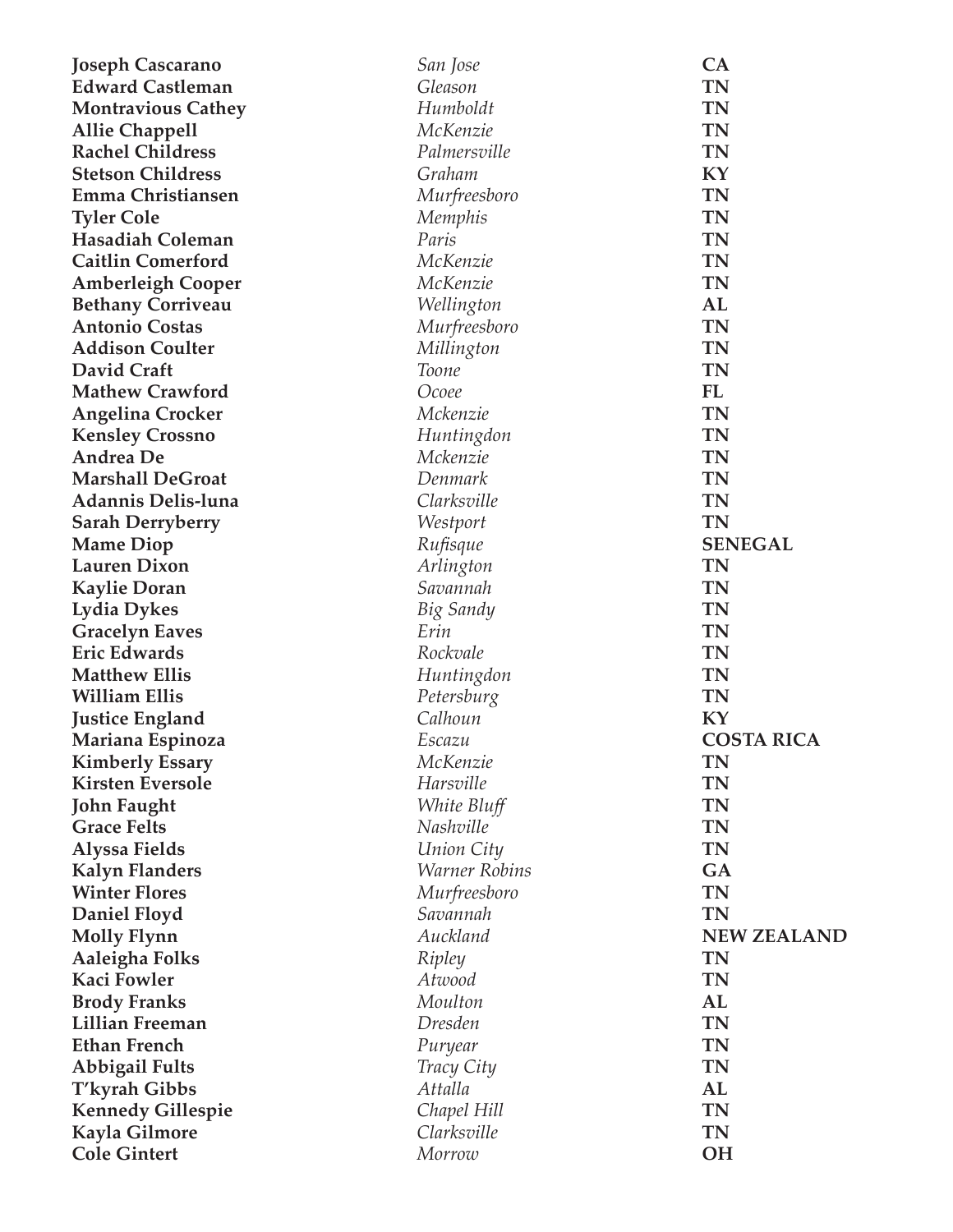| <b>Jacob Gitter</b>        | Memphis                         | TN             |
|----------------------------|---------------------------------|----------------|
| <b>Briley Gooch</b>        | Savannah                        | <b>TN</b>      |
| <b>Logan Goodman</b>       | Sullivan                        | IN             |
| <b>Sydney Gower</b>        | Greenbrier                      | <b>TN</b>      |
| Gillian Grahn              | Kenner                          | LA             |
| <b>Mackenzie Granstaff</b> | Hartsville                      | <b>TN</b>      |
| <b>Cassie Griffin</b>      | McKenzie                        | <b>TN</b>      |
| <b>Trevor Haertl</b>       | Bend                            | <b>OR</b>      |
| Susanna Hahofer            | Sankt Margarethen im Burgenland | <b>AUSTRIA</b> |
| <b>Makenzie Harden</b>     | Scotts Hill                     | <b>TN</b>      |
| <b>Henry Hardin</b>        | Liberty                         | <b>NC</b>      |
| Damani Harris              | Kingston                        | <b>JAMAICA</b> |
| <b>Williams Harris</b>     | Greenfield                      | <b>TN</b>      |
| <b>Gretchen Haynes</b>     | Gleason                         | <b>TN</b>      |
| <b>Jackson Henderson</b>   | Wynne                           | AR             |
| <b>Hailey Hibbeler</b>     | Erin                            | <b>TN</b>      |
| <b>Megan Holland</b>       | Paris                           | <b>TN</b>      |
| <b>Isaac Holley</b>        | Dickson                         | <b>TN</b>      |
| Nathan Holliman            | Lenoir City                     | <b>TN</b>      |
| <b>Wade Hoover</b>         | Jefferson City                  | <b>MO</b>      |
| <b>Karan Houston</b>       | Memphis                         | <b>TN</b>      |
| <b>Kalynn Howard</b>       | Covington                       | <b>TN</b>      |
| <b>Hunter Hudson</b>       | <b>Trenton</b>                  | <b>TN</b>      |
| <b>Rivers Hunt</b>         | Savannah                        | <b>TN</b>      |
| <b>Amber Isbell</b>        | Charlotte                       | <b>TN</b>      |
| <b>Marshall Jefferson</b>  | <i>Wartrace</i>                 | <b>TN</b>      |
| Anna Johnson               | Pulaski                         | <b>TN</b>      |
| Antonio Johnson            | Memphis                         | <b>TN</b>      |
| <b>Colton Johnson</b>      | Atwood                          | <b>TN</b>      |
| Emma Johnson               | Poplar Bluff                    | <b>MO</b>      |
| <b>Lily Johnson</b>        | New Madrid                      | <b>MO</b>      |
| Douglas Jones              | Goodlettsville                  | <b>TN</b>      |
| Olivia Kavanagh-spall      | Kent                            | <b>ENGLAND</b> |
| Sara Knight                | Henry                           | <b>TN</b>      |
| <b>Alexis Kocsis</b>       | Dresden                         | <b>TN</b>      |
| <b>Elle Koelling</b>       | New Bloomfield                  | <b>MO</b>      |
| <b>Kelly Krack</b>         | Nottingham                      | <b>MD</b>      |
| Kalani Kuroda              | Beech Bluff                     | <b>TN</b>      |
| <b>Danielle Lake</b>       | <b>Bolivar</b>                  | <b>TN</b>      |
| <b>Brock Lane</b>          | White House                     | <b>TN</b>      |
| <b>Kenyon Lawrence</b>     | Knoxville                       | <b>TN</b>      |
| <b>Christina Lenard</b>    | Medina                          | <b>TN</b>      |
| <b>Jacob Lilly</b>         | South Fulton                    | <b>TN</b>      |
| Kassandra Lindahl          | Flowery Branch                  | GA             |
| <b>Madison Locke</b>       | Dalton                          | GA             |
| <b>Taylor Lockhart</b>     | Milan                           | <b>TN</b>      |
| <b>Scot Loerch</b>         | Hartsville                      | <b>TN</b>      |
| <b>Sierra Loftis</b>       | White House                     | <b>TN</b>      |
| <b>Jenna Love</b>          | Halls                           | <b>TN</b>      |
| <b>Jonathan Lyles</b>      | <b>Fyffe</b>                    | AL             |
| <b>Lorenzo Marino</b>      | Milano                          | <b>ITALY</b>   |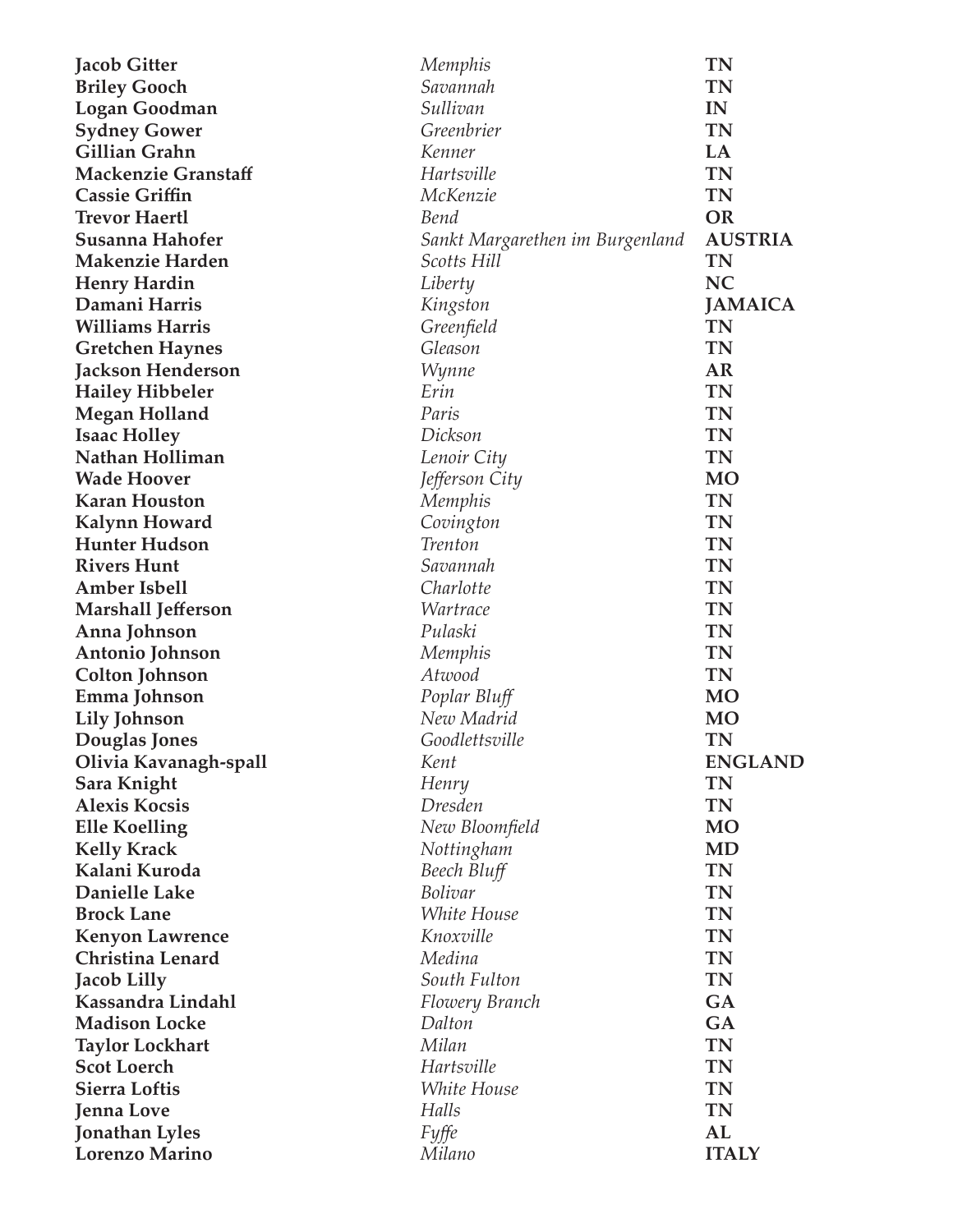| <b>Emma Martin</b>         | McKenzie              | TN              |
|----------------------------|-----------------------|-----------------|
| <b>Jaycan Martin</b>       | McLemoresville        | <b>TN</b>       |
| <b>James Mason</b>         | Covington             | <b>TN</b>       |
| Samantha McCaslin          | Huntingdon            | <b>TN</b>       |
| <b>Madison McClain</b>     | McKenzie              | <b>TN</b>       |
| <b>Tyler McCoin</b>        | Clarksville           | <b>TN</b>       |
| <b>Hannah McGowan</b>      | Kenner                | LA              |
| <b>Joseph McGuigan</b>     | Hollow Rock           | <b>TN</b>       |
| Callum McKenna             | Wolverhampton         | <b>ENGLAND</b>  |
| Joshua McNaught            | Kingston 16           | <b>JAMAICA</b>  |
| <b>Ryan Meltzer</b>        | Ranch Santa Margarita | CA              |
| <b>Brilee Miles</b>        | Newbern               | <b>TN</b>       |
| <b>Brittney Minor</b>      | Camden                | <b>TN</b>       |
| <b>Aidan Morris</b>        | Eureka                | CA              |
| <b>Charlotte Morris</b>    | Gallatin              | <b>TN</b>       |
| <b>Andre Neal</b>          | Jasper                | AL              |
| <b>Lillian Neal</b>        | McLemoresville        | <b>TN</b>       |
| <b>Tyler Neely</b>         | Murfreesboro          | <b>TN</b>       |
| <b>Jenna Newton</b>        | Minooka               | IL              |
| <b>Justice Nmeregini</b>   | Powder Springs        | GA              |
| <b>Blaine O'Donnell</b>    | Moscow                | <b>TN</b>       |
| Don Obare                  | <b>St Charles</b>     | <b>MO</b>       |
| <b>Jared Page</b>          | Paris                 | <b>TN</b>       |
| <b>Samantha Parker</b>     | Decatur               | AL              |
| <b>Elizabeth Parnell</b>   | Martin                | <b>TN</b>       |
| <b>Rafaela Passos</b>      | <b>Belo Horizonte</b> | <b>BRAZIL</b>   |
| <b>Juan Penagos</b>        | Bogotá                | <b>COLOMBIA</b> |
| <b>Jaxon Pennington</b>    | Atoka                 | <b>TN</b>       |
| Luka Perendija             | Obrenovac             | <b>TN</b>       |
| <b>Nicholas Peters</b>     | Vanleer               | <b>TN</b>       |
| <b>Nikorn Phetphouthay</b> | Camden                | <b>TN</b>       |
| <b>Mackenna Phillips</b>   | Munford               | <b>TN</b>       |
| Olivia Plunkett            | Bon Aqua              | <b>TN</b>       |
| <b>Viree Potter</b>        | Memphis               | <b>TN</b>       |
| <b>Tyler Proctor</b>       | Southaven             | <b>MS</b>       |
| <b>Pablo Ramirez</b>       | Santiago              | <b>CHILE</b>    |
| <b>Cole Reddix</b>         | <b>Bath Springs</b>   | <b>TN</b>       |
| <b>Jacob Reeder</b>        | Covington             | <b>TN</b>       |
| Isabella Richardson        | Cross Plains          | <b>TN</b>       |
| <b>Olivia Rinehart</b>     | Dickson               | <b>TN</b>       |
| <b>Ryan Ro</b>             | Mississauga           | <b>CANADA</b>   |
| <b>Alexis Rodriguez</b>    | McKenzie              | <b>TN</b>       |
| <b>Jacob Rose</b>          | Indian Mound          | <b>TN</b>       |
| <b>Juan Ruiz</b>           | Lawrenceville         | GA              |
| <b>Nicolas Ruiz</b>        | Tarija                | <b>BOLIVIA</b>  |
| <b>William Scarbrough</b>  | Martin                | <b>TN</b>       |
| <b>Aspen Scott</b>         | Paris                 | TN              |
| <b>Hansford Scott</b>      | Paris                 | <b>TN</b>       |
| <b>Hunter Scott</b>        | Cordova               | <b>TN</b>       |
| <b>Kelsie Seiber</b>       | Camden                | <b>TN</b>       |
|                            |                       | <b>TN</b>       |
| <b>Christopher Shear</b>   | Huntingdon            |                 |